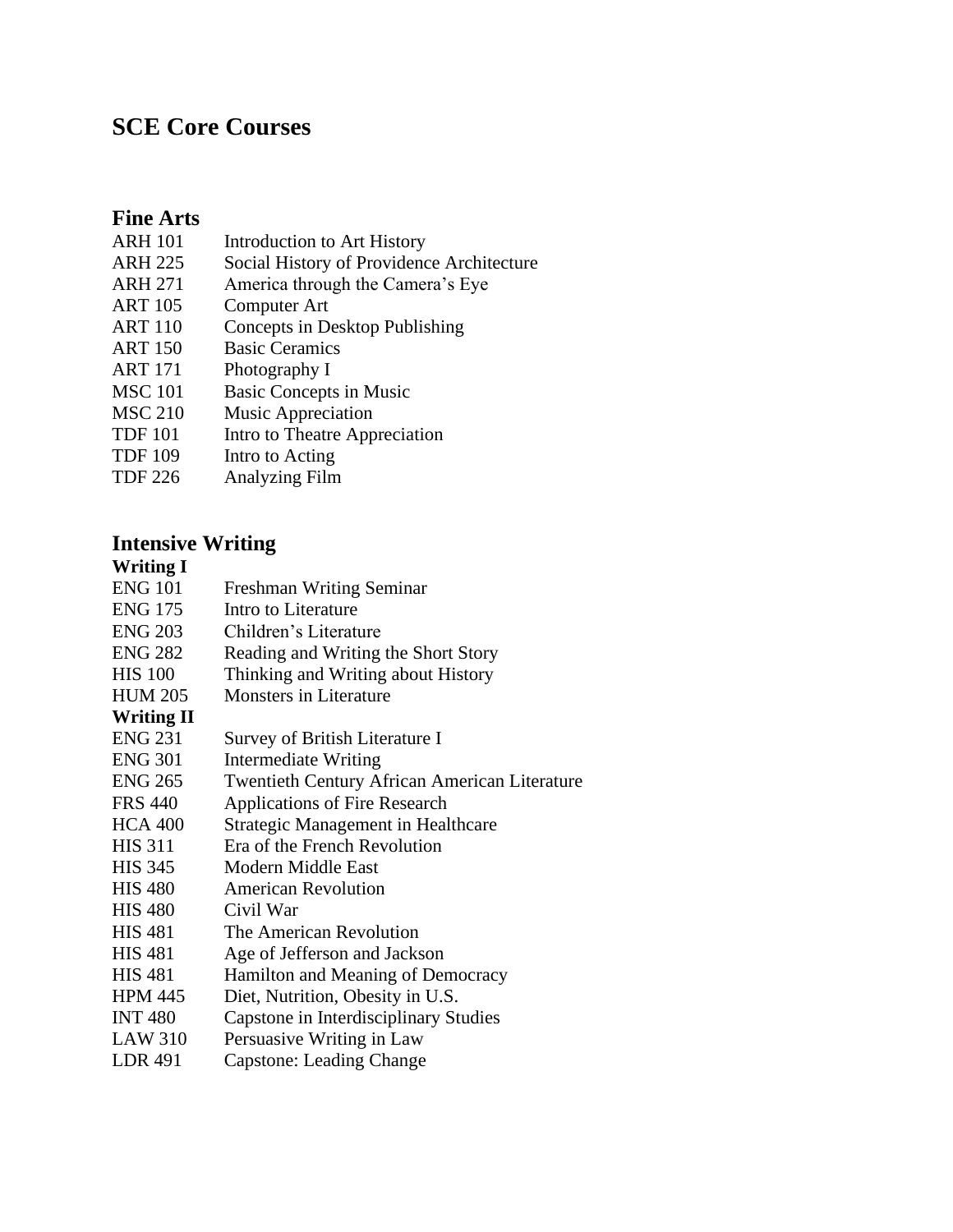## **Natural Science**

| <b>BIO 105</b> | General Biology I                |
|----------------|----------------------------------|
| <b>BIO 122</b> | <b>Human Biology</b>             |
| <b>BIO 124</b> | Ethnobotany                      |
| <b>BIO 205</b> | Human Anatomy                    |
| <b>BIO 301</b> | <b>Human Genetics</b>            |
| <b>CHM 103</b> | <b>General Chemistry I</b>       |
| <b>EPS 117</b> | Astronomy                        |
| <b>NSC 215</b> | Marine Ecology                   |
| <b>NSC 360</b> | <b>Basic Exercise Physiology</b> |
|                |                                  |

## **Oral Communication**

| <b>TDF 102</b> | Intro to Oral Communication |
|----------------|-----------------------------|
| <b>COM 103</b> | Intro to Public Speaking    |
| ENG 177        | Intro to Literary Genres    |

#### **Philosophy**

| <b>PHL 101</b> | Logic                                   |
|----------------|-----------------------------------------|
| <b>PHL 103</b> | Introduction to Philosophy              |
| <b>PHL 207</b> | Philosophy of Human Person              |
| <b>PHL 300</b> | <b>Ancient Philosophy</b>               |
| <b>PHL 335</b> | <b>Brave New Philosophies</b>           |
| <b>PHL 360</b> | Early Modern Philosophy                 |
| <b>PHL 379</b> | Race & Identity in Contemporary America |
| <b>PHL 407</b> | Philosophy of Art                       |
|                |                                         |

PHL 470 Ethics in the Workplace

#### **Philosophy Ethics**

- PHL 202 General Ethics<br>PHL 301 Ethics, Moral L
- Ethics, Moral Leadership and Common Good
- PHL 306 Business Ethics
- PHL 309 Biomedical Ethics
- PHL 320 Philosophy of Catholic Social Thought

## **Quantitative Reasoning**

| <b>CSC 120</b> | Data Analytics |
|----------------|----------------|
|----------------|----------------|

- FRS 305 Hydraulics
- MTH 105 Intro to Mathematical Methods
- MTH 107 Math for Business Analysis I
- MTH 108 Math for Business Analysis II
- MTH 109 Calculus I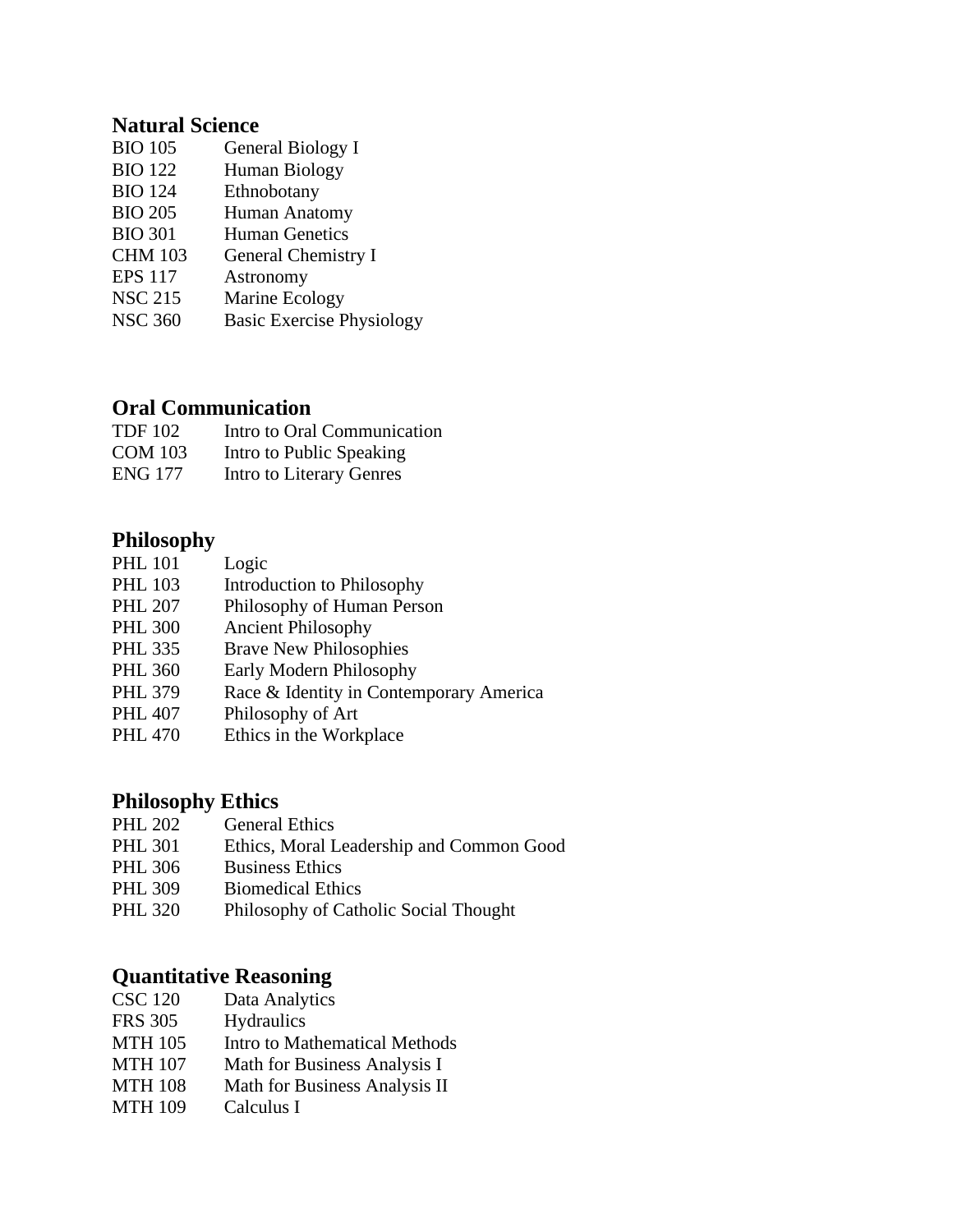MTH 217 Statistics

### **Social Science**

| <b>ECN 101</b> | Principles of Economics: Micro      |
|----------------|-------------------------------------|
| <b>ECN 102</b> | Principles of Economics: Macro      |
| <b>EDU 201</b> | <b>Educational Psychology</b>       |
| <b>HIS 107</b> | U.S. History to 1877                |
| <b>HIS 299</b> | East Asian History II               |
| <b>HIS 480</b> | <b>Native American History</b>      |
| <b>HPM 240</b> | Epidemiology                        |
| <b>LAW 102</b> | <b>Basic Criminal Law</b>           |
| <b>LDR</b> 101 | Leadership Theory & Practice        |
| <b>PSC 101</b> | Intro to Politics                   |
| <b>PSY 100</b> | Intro to Psychology                 |
| <b>PSY 127</b> | Psychology of Wellness              |
| <b>PSY 305</b> | Psychology of Gender                |
| <b>PSY 306</b> | Child and Adolescent Development    |
| <b>PSY 314</b> | Psychology of Aging                 |
| <b>PSY 317</b> | Social Psychology                   |
| <b>PSY 318</b> | <b>Cultural Psychology</b>          |
| <b>SOC 101</b> | <b>Introduction to Sociology</b>    |
| <b>SOC 301</b> | Sociology of Family                 |
| SOC 304        | <b>Social Movements</b>             |
| SOC 305        | Race and Racism                     |
| <b>SOC 310</b> | Society, Culture and Individual     |
| SOC 323        | <b>Contemporary Social Problems</b> |
| SOC 324        | Sociology of Gender                 |
| SOC 337        | Criminology                         |
| <b>SOC 411</b> | Sociology of Disaster               |

## **Theology**

#### **Theology I**

- THL 200 Foundations of Theology
- THL 220 New Testament
- THL 240 Theology of St. Thomas Aquinas
- THL 250 Principles of Catholicism
- THL 260 Religions of the World
- THL 270 Growth in Christian Life

#### **Theology II**

- THL 312 Old Testament
- THL 322 Synoptic Gospels
- THL 323 Canonical Gospels
- THL 330 Early Christian Doctrine
- THL 350 Christ Word and Redeemer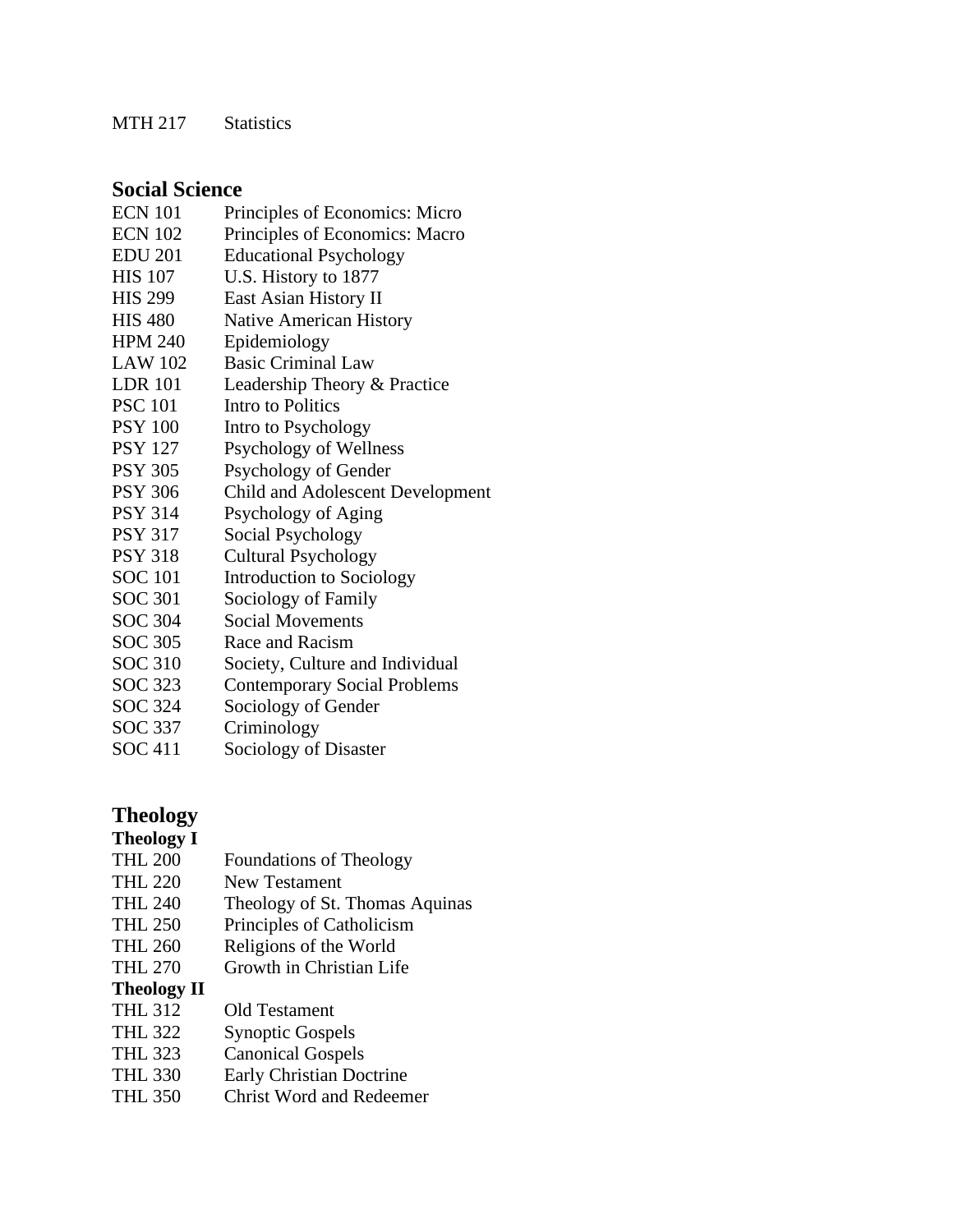| <b>THL 352</b> | Theology of Human Person           |
|----------------|------------------------------------|
| <b>THL 362</b> | <b>Sacraments</b>                  |
| <b>THL 370</b> | Principles of Moral Decision       |
| <b>THL 372</b> | <b>Contemporary Moral Problems</b> |
| <b>THL 373</b> | Global Catholicism                 |
| <b>THL 376</b> | <b>Catholic Social Thought</b>     |
| <b>THL 392</b> | Women in Christianity              |

**Proficiencies:** Students are required to complete at least one class that fulfills each proficiency area. These courses may be taken as part of the core, your major, or electives.

## **Civic & Global Engagement**

| <b>Financial Institutions</b>              |
|--------------------------------------------|
| <b>Global Studies</b>                      |
| <b>Basic Criminal Law</b>                  |
| <b>General Law</b>                         |
| Ethics, Moral Leadership and Common Good   |
| Philosophy of Catholic Social Thought      |
| Intro to Politics                          |
| Intro to Service in Democratic Communities |
| Catholic Social Thought                    |
|                                            |

## **Diversity**

| DIVUJIV        |                                                      |
|----------------|------------------------------------------------------|
| <b>ARH 271</b> | America through the Camera's Eye                     |
| <b>COM 375</b> | <b>Intercultural Communication</b>                   |
| <b>EDU</b> 125 | <b>Communication Disorders</b>                       |
| <b>ENG 265</b> | <b>Twentieth Century African American Literature</b> |
| <b>ENG 369</b> | Women in Literature                                  |
| <b>HIS 299</b> | East Asian History II                                |
| HIS 344        | History of Africa since 1850                         |
| <b>HIS 345</b> | Modern Middle East                                   |
| <b>HIS 369</b> | Modern China                                         |
| HIS 480        | <b>Native American History</b>                       |
| INT 270        | Race, Sports and Society                             |
| <b>INT 270</b> | <b>Studies in Genocide</b>                           |
| LDR 201        | Leadership and Diversity                             |
| <b>MGT 301</b> | Organizational Behavior                              |
| PHL 335        | <b>Brave New Philosophies</b>                        |
| PHL 379        | Race & Identity in Contemporary America              |
| PSC 470        | Race and the Criminal Justice System                 |
| PSY 305        | Psychology of Gender                                 |
| PSY 314        | Psychology of Aging                                  |
| PSY 318        | <b>Cultural Psychology</b>                           |
| SOC 301        | Sociology of Family                                  |
|                |                                                      |